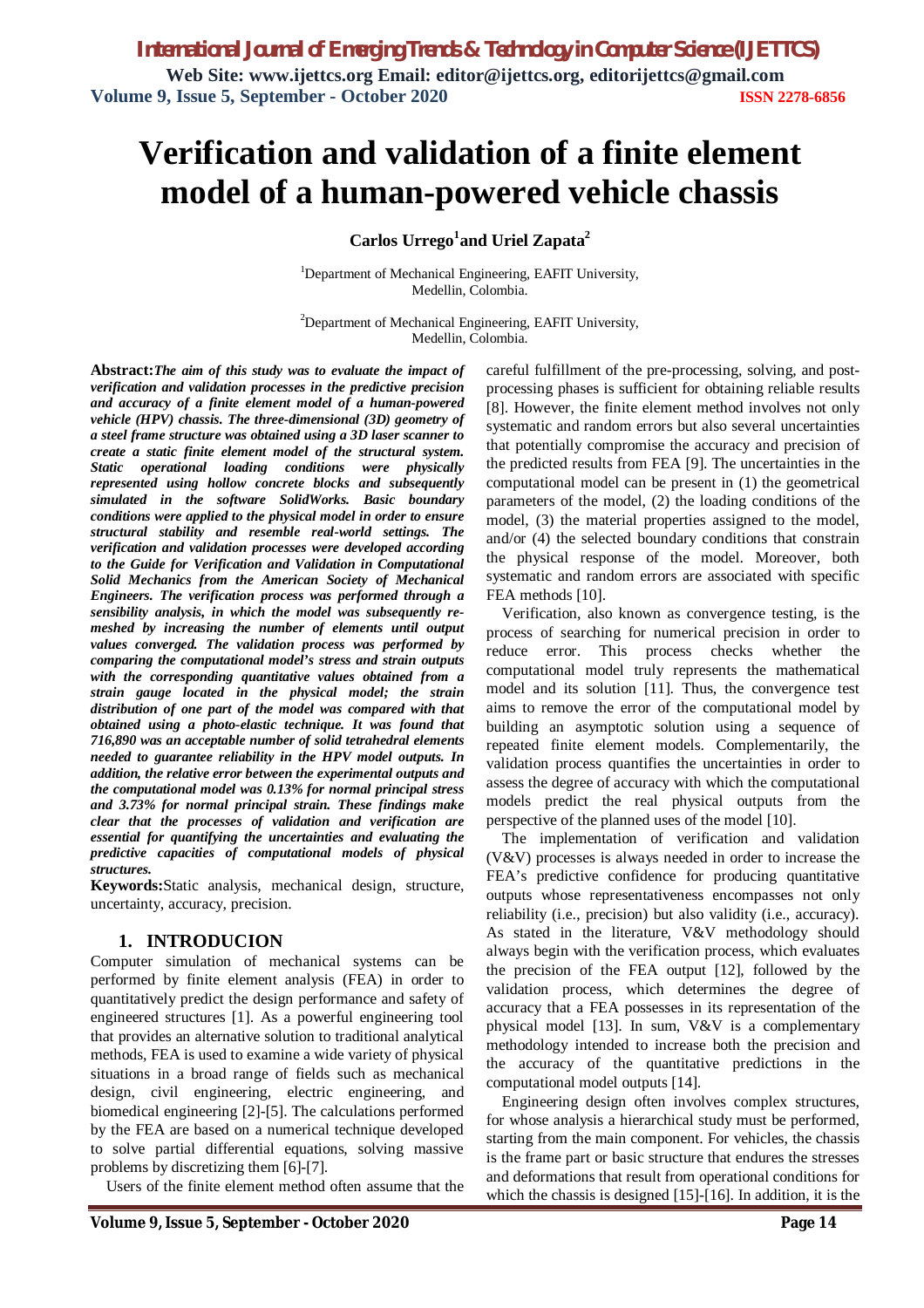main structure to which all the other functional and nonfunctional components are attached [16]. In a humanpowered vehicle (HPV), the following components are mounted in the frame: suspension, seat, wheels, transmission system, handlebar, and anti-roll cage. Each of these attachments serves in some way as a load input or fixture for the structural system [15].

Few meta-analytic studies of computational models have been undertaken to evaluate the incidence of V&V processes. Thus, many flawed FEA models with unmeasured uncertainties may not truly represent the intended reality, leading to erroneous conclusions and inferences related to the analyzed designs [17]. In the engineering field, inconsistent conclusions involving highimpact decisions may lead to failure of systems [8], [18]. The objective of this study is to evaluate the impact of V&V processes in a FEA of a HPV chassis. We operate under the axiom that FEA can accurately predict stress and strain values not only with validity, but also with reliability.

# **2. MATERIALS AND METHODS**

The subject of study was a chassis made of 1.5 inches diameter tubular 1020 steel with 2.1mm average wall thickness and a 76.59GPa Elastic Modulus and 230MPa of Yielding Stress (Figure 1; Table I), with an average weight of 116.15 N and global dimensions as follows: 1,417 mm in length, 678 mm in height, and 470 mm in width. The structural system was analyzed under certain loading conditions that represented the operational situations of the frame structure. The operational loads were simulated using concrete bricks of the following weights: (1) 60.822 N, (2) 68.278 N, (3) 65.433 N, (4) 68.0814 N, (5) 184.624 N, (6) 176.188 N, (7) 111.638 N, (8) 110.166 N, (9) 66.512 N, and (10) 67.787 N (Figure 2). Furthermore, three car jack stands used as supports provided the necessary stability to the structural system and represented the desired boundary conditions.



**Figure 1**(a) Human-powered vehicle (HPV) and (b) Mainframe of the chassis used for the HPV



**Figure 2** HPV physical model loaded with bricks simulating the operational critical load condition

### **2.1 3D Scan**

A reverse-engineering process was used to create a 3D geometrical model of an existing physical frame [19]. The 3D geometries of all the structural components of the HPV chassis were digitized using a high-precision infrared laser scanner (HandyScan 700; Creaform, Levis, Canada) [20]. Positioning targets (Creaform, Levis, Canada) were placed on the surface of the HPV in order to provide the required static reference system for the laser scanner. A total of 205 black contour positioning targets of 6 mm in diameter were directly placed on the physical model, with an average distance of 50 mm between nearest neighbors.

Prior to placing the positioning targets, the whole chassis of the HPV was covered with a matte-finish paint in order to reduce the light reflection that would distort the laser scans. The scanning parameters for the laser scanner were as follows: 0.2-mm resolution, 2.54-ms shutter speed, and 0.30-m average distance between the scanner and the chassis. The chassis was scanned in the two following steps: first, the structure was scanned while supported in a position resembling the condition as it would normally operate; next, after completing the mesh scanning, the structure was turned upside-down in order to reach the zone of the model that was inaccessible in the first configuration, so as to cover the whole structure's surface.

The scanning process was performed in a dust-free environment under controlled conditions with an average room temperature of 25°C and an average relative humidity of 64%, all the latter environmental conditions meet the requirements for the optimal function of the scanner. During the scanning process, the laser scanner was moved around the metallic frame of the HPV, collecting 550,000 measurements per second. The mesh database, based on the captured point cloud, was imported to a workstation (ZBook, 64 GB memory, Intel Core i7 processor, Navidia QUADRO; HP), using the scanner's post-processing software (VXElements, Ver. 6.3SR1; Creaform).

Once the point cloud mesh of the physical model was obtained, post-processing proceeded using Geomagic Design X software (Ver. 2018; 3D Systems, Rock Hill, SC, USA) to reconstruct the missing information, remove noise, and improve the mesh [21]. After obtaining a completely closed mesh, the model was exported to Geomagic Control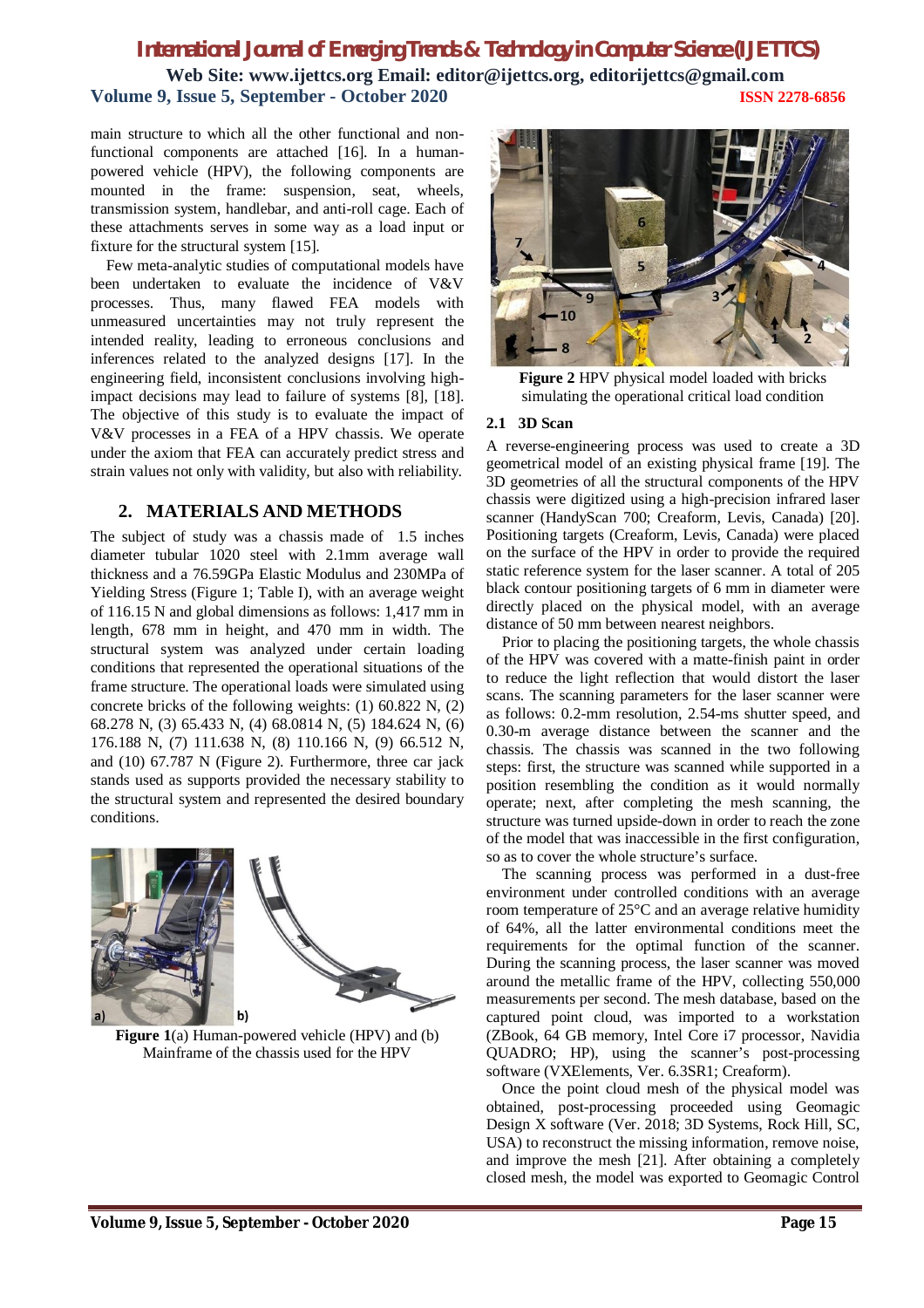X software (Ver. 2018; 3D Systems) to provide a deviation analysis between the scanned and the reconstructed geometries. Finally, the mesh was exported to the FEA software SolidWorks (Ver. 2018; DassaultSystémes, Vélizy-Villacoublay, France) and was converted into a solid model (Figure 3).



**Figure 3** (a) 3D-scanned model in Geomagic Design X software. (b) 3D-solid geometry imported into Solidworks software, ready for simulation using finite element analysis

### **2.2 Finite Element Model**

Using the reconstructed geometry of the scanning process of the components of the HPV, a 3D geometrical FEA model was imported to the software SolidWorks (Ver. 2018; DassaultSystémes). The mechanical properties of the material used for the construction of the physical model were defined according to specifications provided by the local supplier (Table I), which were applied to all the components of the numerical model for the FEA simulation.

**Table 1**: Mechanical properties of the material used for the FEA model of the HPV structure

| <b>Property</b>        | Value | Units             |
|------------------------|-------|-------------------|
| <b>Elastic Modulus</b> | 76.59 | GPa               |
| Poisson Ratio          | 0.29  |                   |
| Shear Modulus          | 75    | GPa               |
| <b>Mass Density</b>    | 7900  | kg/m <sup>3</sup> |
| <b>Tension Limi</b>    | 306   | MPa               |
| <b>Yield Strength</b>  | 230   | MPa               |

The computational model was an assembly composed of several structural components bonded to behave as a single structural system representing the physical design of the

chassis, said elements were bonded using the merging tool of Geomagic Design X software prior exporting it to Solidworks. More than 800,000 solid tetrahedral elements with four nodes each were used to create the 3D mesh of the FEA model of the HPV structure. The loads were applied to the surfaces in a way that best resembled the original operational load conditions, using hollow concrete bricks. Moreover, the self-weight of the frame was included within the analysis by multiplying the mass by gravity (9.81 m/s2). The boundary conditions of the model were defined not only to mimic the original structure but also to provide the required statical stability to the system (Figure 4). The vertical displacement was set as zero for all the surfaces where the model was supported in direct contact: also, rotation and lateral displacement were constrained since the real-world physical conditions determined such restrictions.



**Figure 4** 3D model within the FEA software with the material applied, initial meshing, boundary conditions defined, and loads applied. The color convention in the graph is as follows: magenta for anterior and posterior loads, pink and green for displacement restrictions, blue for central load, and red for gravity load exerted on the model

### **2.3 Verification**

The verification process was performed by evaluating the sensibility of the model outputs to different mesh sizes, aiming to determine the minimum number of elements that guaranteed accuracy in the model through a convergence analysis of the mesh [22]. The mesh type used for all the analyses was a combined mesh based on curvature, with four-node tetrahedral elements of a maximum initial size of 15 mm, for a total of 23,363 elements in the first analysis. The criterion of inclusion for the simulations was that the total percentage of elements with an acceptable aspect ratio (<3) was greater than 95%, aiming to achieve an error below the 5% within the software prediction and the measured values.

Eight simulations were performed, with each subsequent simulation built using a reduced maximum element size and thus an increased number of elements. For the final analysis, the mesh characteristics corresponded to a maximum element size of 2.8 mm with a total of 868,828 elements. The principal normal stress (P1) was chosen as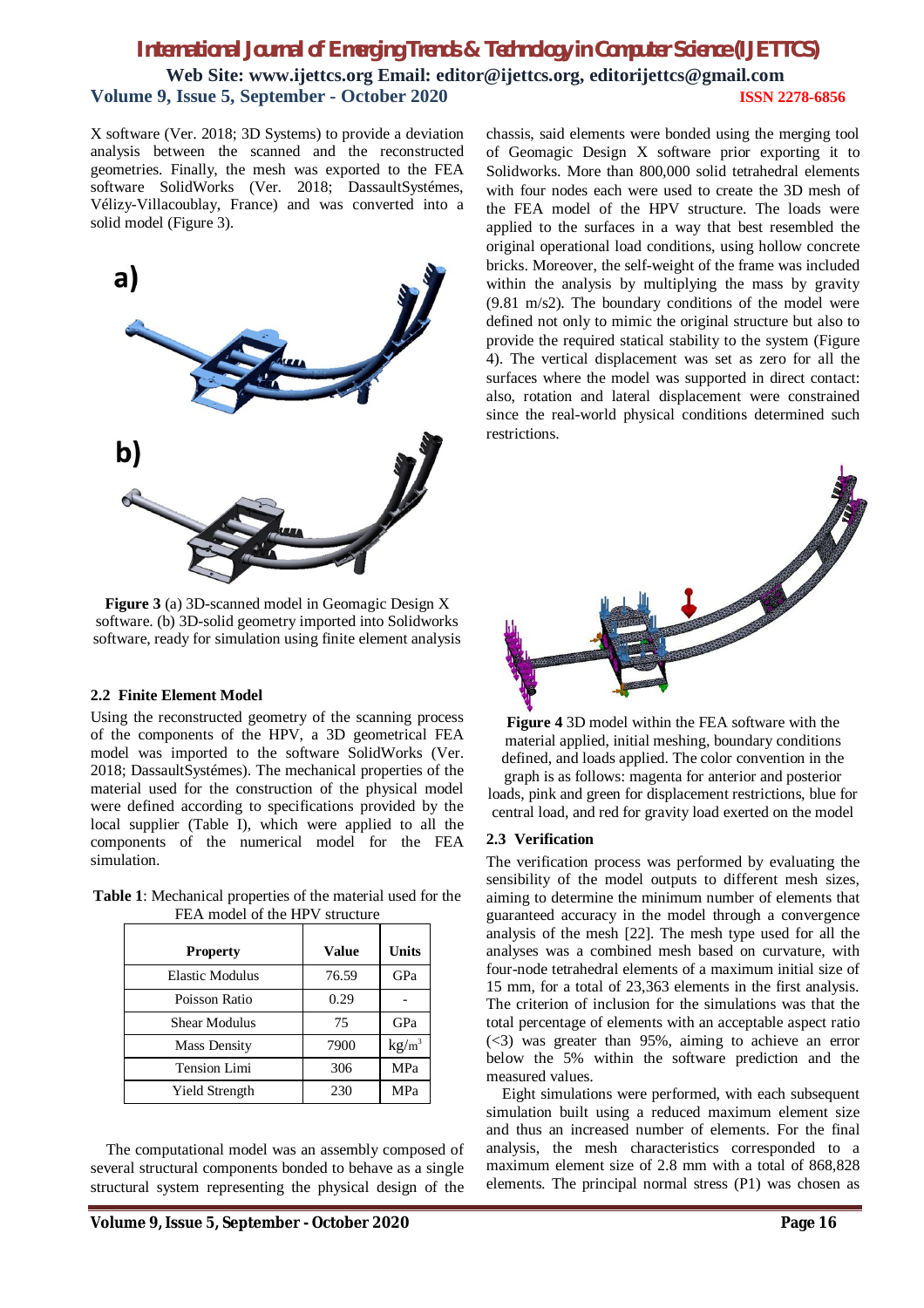# *International Journal of Emerging Trends & Technology in Computer Science (IJETTCS)*

**Web Site: www.ijettcs.org Email: editor@ijettcs.org, editorijettcs@gmail.com Volume 9, Issue 5, September - October 2020 ISSN 2278-6856**

the critical factor for analyzing the convergence procedure, with the output read at the same node in all cases. To analyze the convergence of the values and the sensibility of the model, how the outputs changes when varying the mesh size, the P1 result of each simulation was plotted against the number of elements.

#### **2.4 Validation**

A 45º strain gauge rosette (Pattern: 120CZ Model; Vishay Precision Group, Malvern, PA, USA) was placed in the upper part of the left curved structure (Figure 5), and the values of three normal strains were recorded using electronic equipment and LabVIEW software (SCXI-1000 chassis, SCXI modules; National Instruments, Austin, TX, USA). Next, principal normal strain was calculated using Equations 1 and 2, and the stress was calculated using equation 3. Moreover, the frontal plate was evaluated with photo-elastic techniques that have been found suitable for similar situations [23]-[24]. The HPV chassis was covered with PS1 sheet and PC10 adhesive so that the normal strain distribution could be obtained using a PhotoStress® Analysis (Vishay Precision Group). During the test, images were captured using a camera for later comparison with the FEA software results.



**Figure 5** Position of the point of analysis with respect to the frontal tube end; relative coordinates are with respect to the global coordinate system. Overall distance is in black, while the component distances parallel to the X-, Y-, and Z-axes are respectively labeled in red, green, and blue

In order to avoid bias, and increase the present study's confidence level, the finite element model simulation was performed before the laboratory tests and measurements [11]. Complementarily, the validation process was performed by a third party with the intention of reducing bias. The loads were placed smoothly in order to avoid impact and possible flawed data recording or damage to the strain gauge or the photo-elastic coating (Figures 3 and 6). After the load was fully placed, the strain gauge measurements were performed, and the images were taken for the photo-elasticity analysis.





### **3. RESULTS**

#### **3.1 Scanning Process**

The two-step process used for scanning the physical chassis proved to be suitable for an adequate geometric reconstruction. Intervention tasks during post-processing were minimal because the mesh result of the scanned model was almost fully closed. This result is attributed to a wellplaced reference system that allowed coverage of all parts of the model, as well as to the matte-finish painting that reduced laser reflection, thus increasing the scanning speed by capturing more data and reducing the noise recorded by the equipment.

The use of a high-precision laser scanner increased the level of detail of the obtained geometry while also capturing complex geometries at the welded joints and superficial irregularities attributed to the painting process. In order to ensure that the reconstructed geometry satisfies deviation tolerances, the surfaces serving as references for loads and boundary conditions must be represented as regular or mono-surface entities via a reconstruction process; this mesh must be compared with the original scanned mesh. Deviation analysis was performed by comparing both geometries in Geomagic Control X software with the purpose of evaluating the reconstruction results (Figure 7). In this process, a satisfactory result was obtained in which the reconstructed geometry showed an average deviation of 0.338 mm with respect to the scanned geometry.



**Figure 7** Deviation analysis of the reconstructed mesh with scale in mm. Regions extending beyond the original scanned geometry are marked in red while regions lying below the original geometry are marked in blue. In both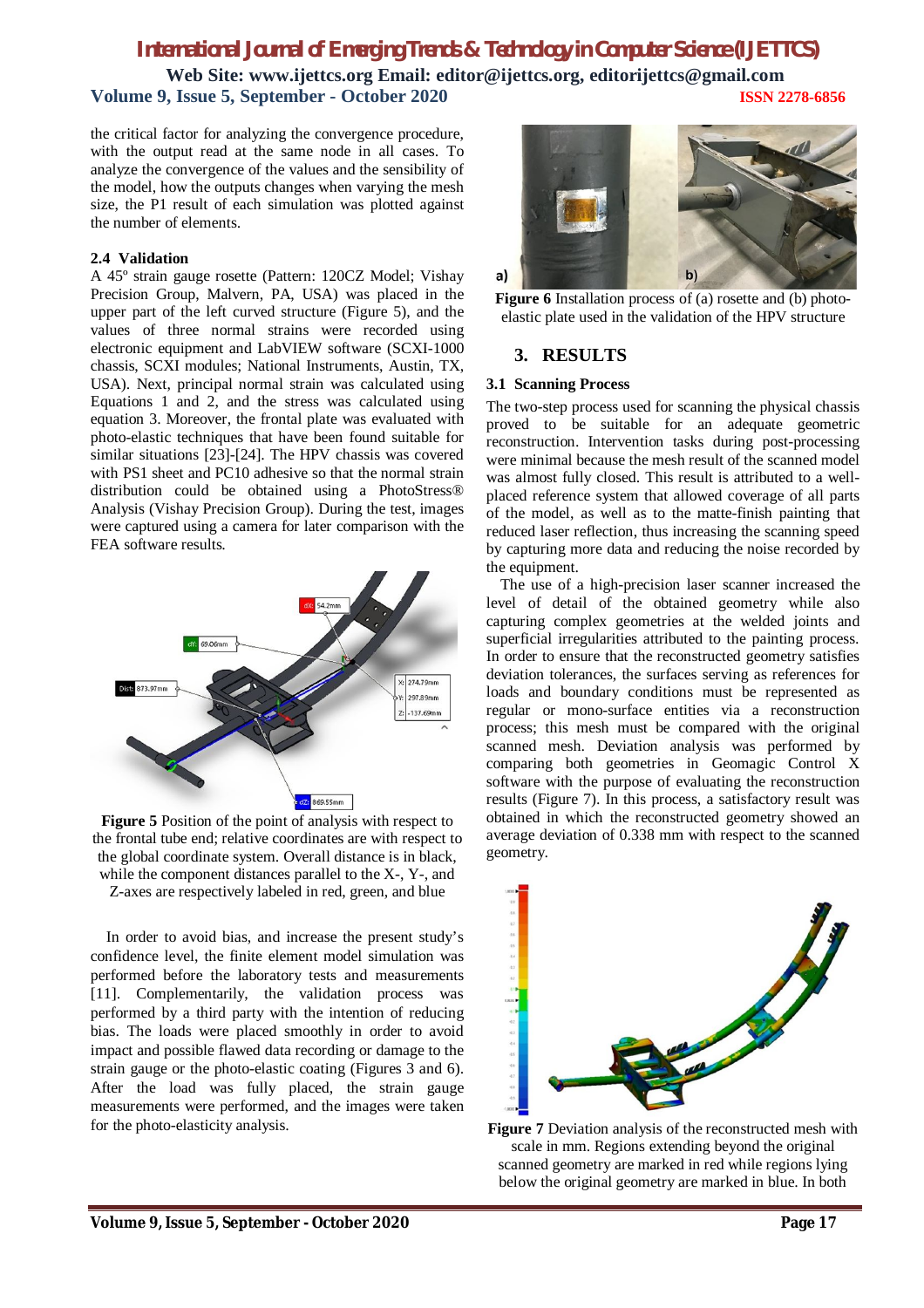cases, marginal reconstructed mesh values deviated less than 1 mm from the original mesh

#### **3.2 Finite Element Model**

The results of the FEA, in terms of stresses, strains, and deformations, were obtained from the 3D structure simulation using SolidWorks software. The principal normal stress pattern (P1) showed a tensional prevalence of stresses at the joint between the frontal plate and the frontal tube with values between 32 and 200 MPa (Figure 8a). These values were 13% lower than the normal yield stress of the material. The principal shear stress (P1−P3/2) showed concentrated levels between 21 and 62 MPa at certain areas along the joints between the plates and tubes of the physical structures (Figure 8b). The maximum principal shear stress value was 73% lower than the shear yield stress of the material.

Furthermore, the pattern of deformations was in accordance with the applied loads. A maximum vertical deformation (uY) of 0.47 mm was found at the anterior part of the physical model, with a secondary maximum of 0.36 mm at the posterior part of the metallic frame (Figure 8c). The lateral part of the physical model showed minimal vertical deformation. The normal principal strains  $(\varepsilon_1)$ , as a measurement of the variability of the normal deformations, were comparable with the principal normal stress distribution (Figure 8d). Values between  $3 \times 10$ −4 and  $1 \times$ 10−6 were detected in the FEA model, identifying the higher magnitude in the zone surrounding the frontal hole of the joint between the plate and the tube.



**Figure 8** Finite element model outputs: (a) Principal normal stress distribution. (b) Principal shear stresses. (c) Maximum deformations. (d) Principal normal strain distribution

#### **3.3 Verification**

The mesh refinement process and its subsequent sensibility analysis were performed to ascertain the accuracy of the structural frame of the HPV. A node, located in the corner of the left side in the central box of the chassis, was selected to read the outputs of the finite element model at a consistent location (Figure 9a). The first principal normal stress (P1) was plotted against the number of elements; this latter variable ultimately proved to be inversely proportional to the element size. Eight simulations were performed, sequentially reducing the element size of the

**Volume 9, Issue 5, September - October 2020 Page 18**

FEA mesh. Convergence of the output was reached at around 450,000 elements (Figure 9b).



**Figure 9** (a) Node of analysis for the verification process and (b) mesh convergence test results

#### **3.4 Validation**

Stress and strain measurements were performed within the finite element model using the probe tool at the location of the physical strain gauge (Figure 5), which was created in the software as a reference for reducing the average error in the measurement process. A value of 9.37 MPawas reported for principal normal stress (P1),  $1.128 \times 10^{-4}$  for principal normal strain. The measurement of strain and the prediction of stress in the physical model were performed at the same location as in the numerical model. The strain gauge reported three values as follows: $\epsilon_{a} = 63 \times 10^{-6}$ ,  $\epsilon_{b} = 123$  $\times$  10<sup>-6</sup>, and  $\epsilon_c$ =53  $\times$  10<sup>-6</sup>(Figure 10).



**Figure 10** Strain gauge lecture for the validation test in LabVIEW software

 $\epsilon_{a} = \epsilon_{x} \cos^{2} \theta_{a} + \epsilon_{y} \sin^{2} \theta_{a} + \gamma_{xy} \sin \theta_{a} \cos \theta_{a}$  $\epsilon_b = \epsilon_x \cos^2 \theta_b + \epsilon_y \sin^2 \theta_b + \gamma_{xy} \sin \theta_b \cos \theta_b$  (1)  $\epsilon_{c} = \epsilon_{x} \cos^{2} \theta_{c} + \epsilon_{y} \sin^{2} \theta_{c} + \gamma_{xy} \sin \theta_{c} \cos \theta_{c}$ 

where  $\epsilon_x = 6.3 \times 10^{-5}$ ,  $\epsilon_y = 5.3 \times 10^{-5}$  and  $\gamma_{xy} = -1.3 \times 10^{-4}$ .

$$
\epsilon_{principal} = \frac{\epsilon_x + \epsilon_y}{2} + \sqrt[2]{(\frac{\epsilon_x - \epsilon_y}{2})^2 + (\frac{\gamma_{xy}}{2})^2}
$$
\n(2)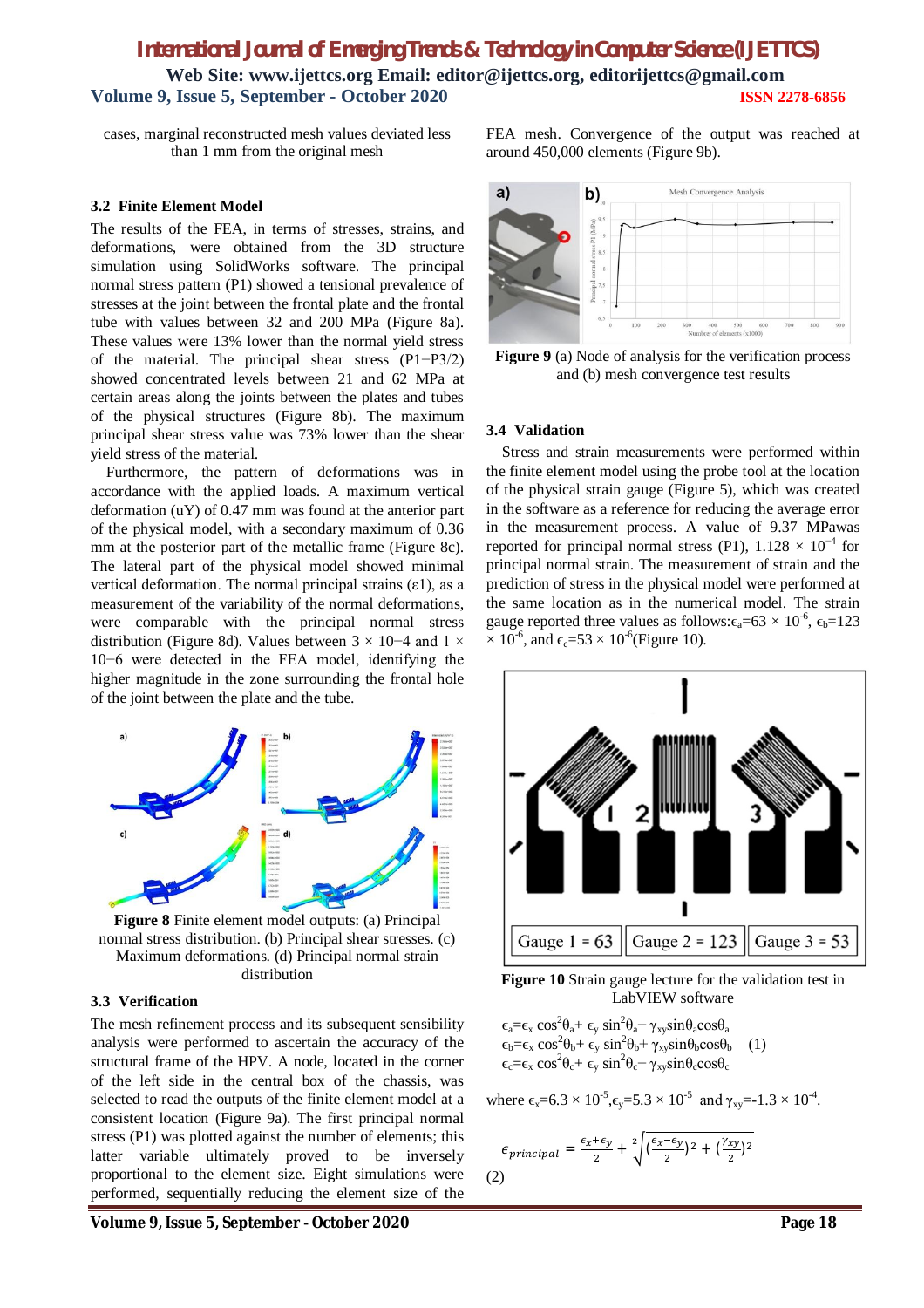From this expression, we obtain  $\epsilon_1 = 1.238 \times 10^{-4}$ 

$$
\sigma_{max} = \epsilon_1 \times E
$$
  
(3)

From this expression, we obtain  $\sigma_{max} = P1 = 9.36 \text{ MPa}$ .

A complementary photo-elasticity validation process was performed during the test. The images obtained from the physical model were compared with the results in the FEA model by performing a qualitative similarity comparison of the strain distributions of the numerical model and the photo-elastic coating (Figure 11). The distribution of the numerical prediction agreed with the physical model result, but a number of noise factors and threat variables were identified, such as inhomogeneous adhesion between the coating and the plate and insufficient area covered by the coating. Optical noise attributed to the adhesive was also observed, since where the coating ends were fixed by only adhesive without the photo-elastic plate, some results could not be assessed.



**Figure 11** Similarity between (a) the numerical model results for strain distribution and (b) the photo-elastic physical stress patterns

The FEA model displayed the highest strain results near the central hole of the frontal plate. Elevated concentrations of normal principal stresses were found around the lateral holes. High strain values were found under the central hole, though the highest strain values in the model were found in the immediate vicinity of the joint in the upper zone,  $3 \times$  $10^{-4}$  (Figure 8d). In spite of all this, the overall central strain distributions of both models agree. In contrast to the computational prediction, the photo-elastic coating showed the highest strain values in the lateral bottom corners and around the center plate (Figure 11), exhibiting higher magnitudes near the supports instead of near the joint of the central plate and frontal tube. The strain near this joint could not be assessed since a significant surrounding area was required for gluing the coating to the plate.

The differences between the predictions of the numerical model and the measured values in the physical model were

expressed as percentage differences, resulting in an average difference between FEA outputs and laboratory test values of 0.13% for the stress and 3.73% for the strain. Since quantification was based on only one lab test, estimation of statistical variability was not possible.

### **4. DISCUSSION**

Computational models are built with the purpose of making predictions of the engineering responses of physical models. However, the bridge between the computational model and the physical model is based on both precision and accuracy; together, these reflect the strength of the predictions, placing the outputs of both models as near to one another as possible [25]. The quality of the results and the strength of the predictions are improved by reducing the uncertainties, which in turn is accomplished by properly representing the geometry, the materials, the loading patterns, and the boundary conditions in the model [14]. Because the stress prediction results were closer to the realworld values (0.13% difference) than the strain prediction results, which were themselves quite close (3.73% difference), we can accept the hypothesis that the model predicts stress and strain values similar to those of the physical model. Although the stress value predictions are almost thirty times more precise than the strain value predictions, both predictions are below the 5% error tolerance threshold.

The FEA model of the HPV frame showed a minimum overstrength of 30 MPa. However, the studied vehicle's chassis design showed noticeable stress concentration zones corresponding to short-scale transitions in geometric shape. In addition, the highest stress values within the whole system (200 MPa) were exhibited by the central box element and its joints with longitudinal components. This location corresponds to welded joints with mechanical behavior disturbed by thermal stress [26]. In spite of the high stress magnitude patterns, showing a maximum normal principal stress of 30 MPa below the yield limit of the material, the HPV chassis reported only small deformations. This phenomenon may indicate a low dissipation of energy through strain when bearing loads; this dissipation factor may be critical under cyclic loading conditions or in case of a vehicle collision [27].

The material exhibited an unusual low elastic modulus, being an average 60% below the expected behavior; such phenomenon may be attributed to the fact of poor quality of the local material. It can be assumed that the tubular shape and the raw material involved several low-quality manufacturing and conformational processes; situation that have proven to be common in the local steel markets in Colombia, due to that is highly recommended to involve always a material characterization process prior analyzing a structure.

In general, the geometry obtained using the laser scanner had minimal impact on the V&V process. The well-set parameters of the laser scanner and the control of the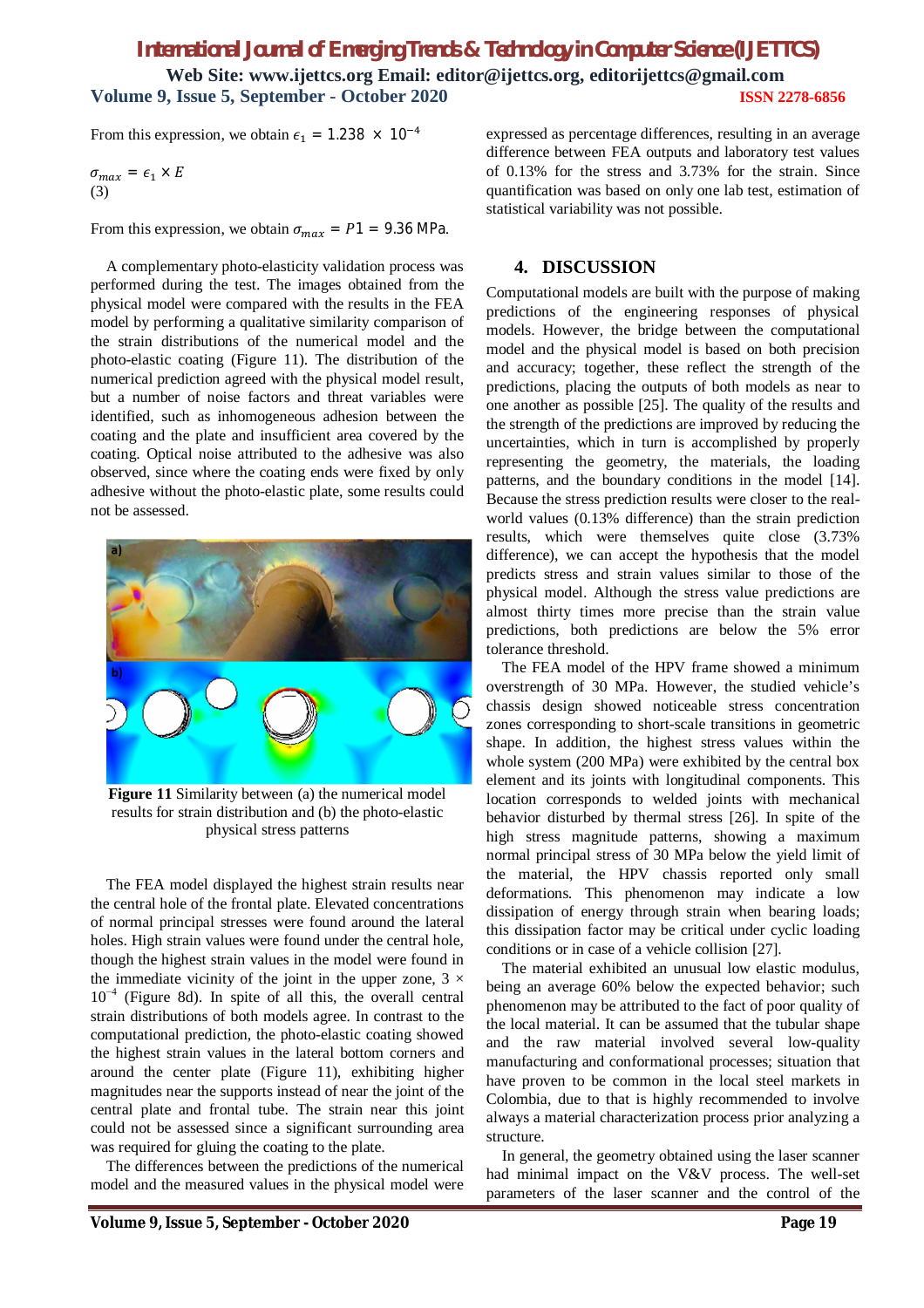scanning process variables required minimal intervention in the post-processing of the obtained mesh. This minimization reduced the uncertainty in the geometry and produced modifications or reconstructions of the numerical model that were insignificant. In addition, the final geometry of the numerical model represented the physical model to a high degree, involving only minimal modifications during the reconstruction, as surface finishing, noise cleaning, and small voids filling. This finding indicates a high level of validity. Since discrepancies in the results can be generated as a direct result of the lack of control of the geometry employed [28], the accuracy of the geometry as a software input is a key part of the verification process.

During the validation process, the photo-elastic technique proved to be a suitable tool for quantitative description of the strain distribution of the frontal plate. At the same time, this technique also proved to be sensitive to the boundary conditions and to adhesion to the plate, the latter being considered the source of error of highest impact on the results. Furthermore, the technique produced a strain pattern so mild as to require visual enhancement by increasing the vibrancy and saturation of the colors. Comparing the photo-elastic results with those in previous literature [29]–[31], the quality of the present results is comparable, and the present analysis can be regarded as successful. Moreover, we find that as an alternative for validation, photo-elastic analysis includes several susceptible stages during the validation process that may threaten or bias the process.

Although only one validation test was performed in a controlled environment, using a strain gauge and photoelasticity simultaneously, the conditions of the test can be replicated. Moreover, all measurements were performed with calibrated equipment and high-quality commercial devices that have been used in previous FEA validation processes [32]. In order to increase its reliability for decision makers [34] and ensure complementarity, a FEA model should always include V&V processes to improve the correctness of the prediction of the physical model's response [33]. Furthermore, during the V&V processes of the computational model, verification must be performed before validation, thus enhancing the validity of the study by reducing the threat of bias.

# **5. CONCLUDING REMARKS**

It was found that, for this specific numerical model under these loading and boundary conditions, stress and strain predictions were both below the 5% error tolerance threshold. Stress prediction was almost thirty times more accurate than strain prediction, with respective average error values of 0.13% and 3.73%. These results suggest that the V&V processes are essential for guaranteeing that the FEA can both reliably and accurately predict the mechanical response of structural models in terms of stresses, strains, and deformations.

The geometry used here faithfully represented the

physical model, with a 0.338-mm average deviation between geometries. Due to the minimal uncertainty in the geometry, it was disregarded as a source of error for the model. The following potential sources of error were identified: localized changes in the behavior of the material due to welding effects and irregularities in the physical contact of the model with its boundary conditions and loads. These error sources concentrated the model's reactions atypically and modified the strain gradient.

V&V processes are needed not only to reduce the engineering risk of full-scale systems, but also to provide quantitatively support for confidence in terms of the mathematical models' safety, reliability, and performance. Decision makers' confidence in results is increased by V&V.

### **References**

- [1] Cook RD, Malkus DS, Plesha ME, Witt RJ: "Concepts and applications of finite element analysis". John Wiley & Sons, Inc.; 2007.
- [2] Rodriguez JE, Medaglia AL, Casas JP: "Approximation to the optimum design of a motorcycle frame using finite element analysis and evolutionary algorithms". 2005 IEEE Design Symposium, Systems and Information Engineering 2005, 277-285.
- [3] Castano MC, Zapata U, Pedroza A, Jaramillo JD, Roldan S: "Creation of a three-dimensional model of the mandible and the TMJ in vivo by means of the finite element method". International journal of computerized dentistry 2002, 5(2-3):87-99.
- [4] Chung W, Sotelino ED: "Three-dimensional finite element modeling of composite girder bridges". Engineering Structures 2006, 28(1):63-71.
- [5] Wang Q, Smith AL, Strait DS, Wright BW, Richmond BG, Grosse IR, Byron CD, Zapata U: "The global impact of sutures assessed in a finite element model of a macaque cranium". Anatomical record (Hoboken, NJ: 2007) 2010, 293(9):1477- 1491.
- [6] Goel VK, Nyman E: "Computational modeling and finite element analysis". Spine 2016, 41 Suppl 7:S6- 7.
- [7] Zienkiewicz OC, Taylor RL, Zhu JZ: "The finite element method: Its basis and fundamentals", 2005.
- [8] Walmsley CW, McCurry MR, Clausen PD, McHenry CR: "Beware the black box: investigating the sensitivity of FEA simulations to modelling factors in comparative biomechanics". PeerJ 2013, 1:e204.
- [9] Solanki KN, Horstemeyer MF, Steele WG, Hammi Y, Jordon JB: "Calibration, validation, and verification including uncertainty of a physically motivated internal state variable plasticity and damage model". International Journal of Solids and Structures 2010, 47(2):186-203.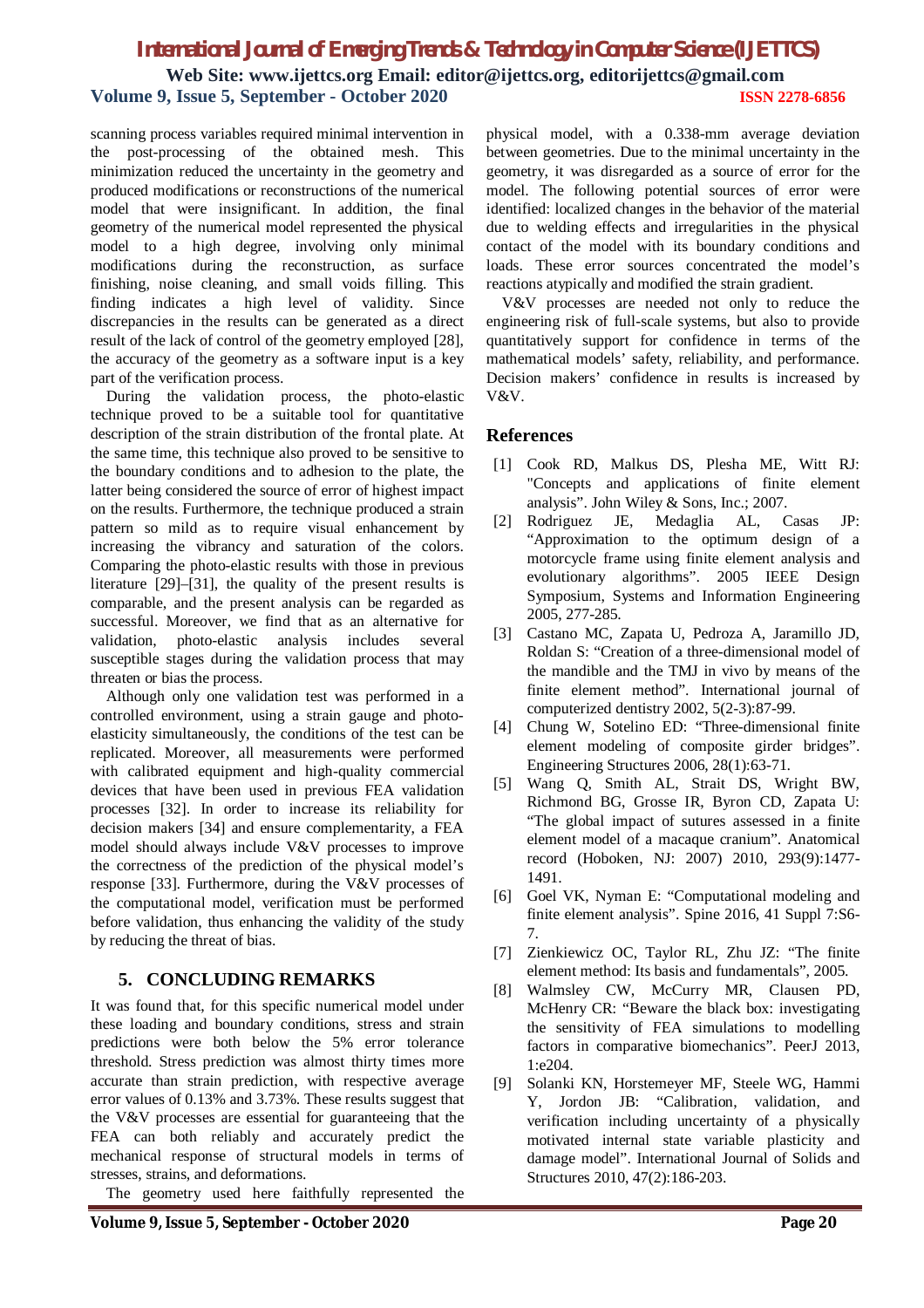- [10] Fong JT, Marcal PV, Rainsberger R, Ma L, Heckert NA, Filliben JJ: "Finite element method solution uncertainty, asymptotic solution, and a new approach to accuracy assessment". In: ASME 2018 Verification and Validation Symposium; 2018.
- [11] "Guide for verification and validation in computational solid mechanics": American Society of Mechanical Engineers-ASME; 2007.
- [12] Ayturk UM, Puttlitz CM: "Parametric convergence sensitivity and validation of a finite element model of the human lumbar spine". Computational Methods Biomechanics Biomedical Egineering 2011, 14(8):695-705.
- [13] Scigliano R, Scionti M, Lardeur P: "Verification, validation and variability for the vibration study of a car windscreen modeled by finite elements". Finite Elements in Analysis and Design 2011, 47(1):17-29.
- [14] Oberkampf WL, Roy CJ: "Verification and validation in scientific Computing". cambridge: Cambridge University Press; 2010.
- [15] Tushar M. Patel DMGBaHKP: "Analysis and validation of Eicher 11.10 chassis frame using Ansys". International journal of emerging trends and technology in computer science 2013, 2(2):85-88.
- [16] Nguyen TQ: "Finite element analysis in automobile chassis design". Applied Mechanics and Materials 2019, 889:461-468.
- [17] Hibbitt HD, Bhashyam GR: "Some issues associated with the validation of finite element analysis". Finite Elements in Analysis and Design 1986, 2(1):119- 124.
- [18] Henninger HB, Reese SP, Anderson AE, Weiss JA: "Validation of computational models in biomechanics". Proceedings of the Institution of Mechanical Engineers Part H, Journal of engineering in medicine 2010, 224(7):801-812.
- [19] Várady T, Martin RR, Cox J: "Reverse engineering of geometric models—an introduction". Computer-Aided Design 1997, 29(4):255-268.
- [20] Javed MA, Won SP, Khamesee MB, Melek WW, Owen W: "A laser scanning based reverse engineering system for 3D model generation". In: IECON 2013-39th Annual Conference of the IEEE Industrial Electronics Society: 10-13 2013; 4334- 4339.
- [21] Guo B: "Surface reconstruction: from points to splines". Computer-Aided Design 1997, 29(4):269- 277.
- [22] Zienkiewicz OC, Zhu JZ: "A simple error estimator and adaptive procedure for practical engineerng analysis". International Journal for Numerical Methods in Engineering 1987, 24(2):337-357.
- [23] Tiossi R, de Torres EM, Rodrigues RC, Conrad HJ, de MattosMda G, Fok AS, Ribeiro RF: "Comparison of the correlation of photoelasticity and digital imaging to characterize the load transfer of implantsupported restorations". The Journal of prosthetic

dentistry 2014, 112(2):276-284.

- [24] Aguiar FA, Jr., Tiossi R, Macedo AP, MattosMda G, Ribeiro RF, Rodrigues RC: "Photoelastic analysis of stresses transmitted by universal cast to long abutment on implant-supported single restorations under static occlusal loads". The Journal of craniofacial surgery 2012, 23(7 Suppl 1):2019-2023.
- [25] Sankararaman S, Mahadevan S: "Integration of model verification, validation, and calibration for uncertainty quantification in engineering systems". Reliability Engineering & System Safety 2015, 138:194-209.
- [26] Yang X, Yan G, Xiu Y, Yang Z, Wang G, Liu W, Li S, Jiang W: "Welding temperature distribution and residual stresses in thick welded plates of SA738Gr.B through experimental measurements and finite element analysis. Materials" (Basel) 2019, 12(15):2436.
- [27] Covill D, Blayden A, Coren D, Begg S: "Parametric finite element analysis of steel bicycle frames: The influence of tube selection on frame stiffness". Procedia Engineering 2015, 112:34-39.
- [28] Jones AC, Wilcox RK: "Finite element analysis of the spine: Towards a framework of verification, validation and sensitivity analysis". Medical engineering & physics 2008, 30(10):1287-1304.
- [29] Katanchi B, Choupani N, Khalil-Allafi J, Baghani M: "Photostress analysis of stress-induced martensite phase transformation in superelasticNiTi". Materials Science and Engineering: A 2017, 688:202-209.
- [30] Ficzere P, Borbás L: "New application of 3D printing method for photostress investigation". Materials Today: Proceedings 2016, 3(4):969-972.
- [31] Ficzere P, Borbas L, Szebenyi G: "Reduction possibility of residual stresses from additive manufacturing by photostress method". Materials Today: Proceedings 2017, 4(5, Part 1):5797-5802.
- [32] Keyak JH, Fourkas MG, Meagher JM, Skinner HB: "Validation of an automated method of threedimensional finite element modelling of bone". Journal of Biomedical Engineering 1993, 15(6):505- 509.
- [33] Thacker BH, Doebling SW, Hemez FM, Anderson MC, Pepin JE, Rodriguez EA: "Concepts of model verification and validation". In. Edited by (US) UD: Los Alamos National Lab., Los Alamos, NM (US); 2004.
- [34] Roy CJ, Oberkampf WL: "A comprehensive framework for verification, validation, and uncertainty quantification in scientific computing". Computer Methods in Applied Mechanics and Engineering 2011, 200(25):2131-2144.